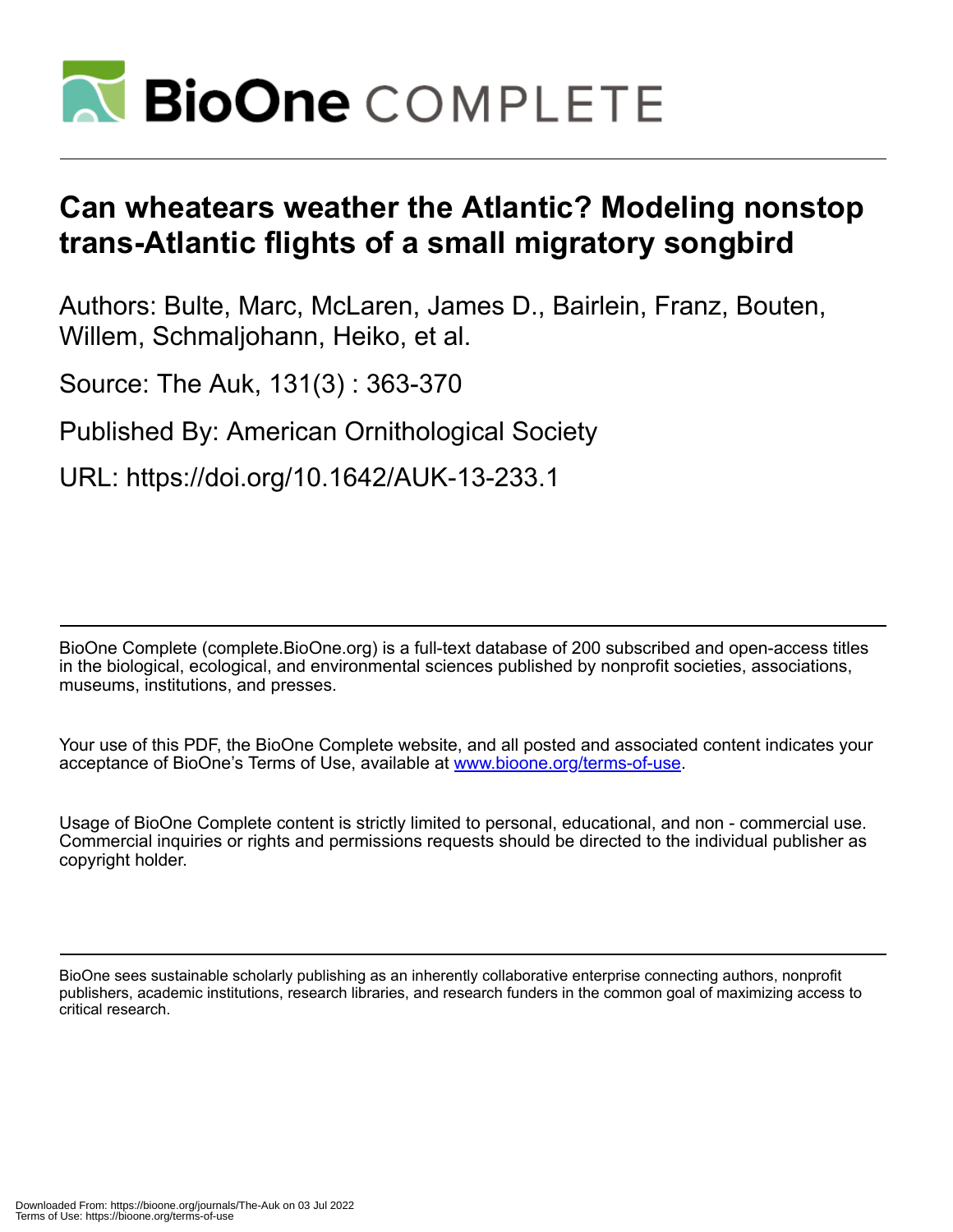

RESEARCH ARTICLE

# Can wheatears weather the Atlantic? Modeling nonstop trans-Atlantic flights of a small migratory songbird

Marc Bulte, $^{1*}$  James D. McLaren, $^{2*}$  Franz Bairlein, $^{1}$  Willem Bouten, $^{2}$  Heiko Schmaljohann, $^{1}$ and Judy Shamoun-Baranes<sup>2</sup>

- <sup>1</sup> Institute of Avian Research, Wilhelmshaven, Germany<br><sup>2</sup> Computational Geo Ecology, Institute for Biodiversity and Ecosystem Dynamics, University of Amsterdam, Amsterdam, The Netherlands
- \* Corresponding authors: Marc Bulte, marc.bulte@ifv-vogelwarte.de; James D. McLaren, j.d.mclaren@uva.nl; these authors contributed equally to the manuscript

Received March 27, 2014; Accepted April 6, 2014; Published July 2, 2014

#### ABSTRACT

Oceans represent extreme ecological barriers for land birds. Yet the Northern Wheatear (Oenanthe oenanthe leucorhoa), a 25-g songbird, negotiates the North Atlantic Ocean twice yearly between Canadian natal and sub-Saharan wintering grounds. Each autumn, these migrants appear to have 2 options: (1) a detour via Greenland, Iceland, and/or Europe to reduce the extent of open-ocean flights or (2) an astonishing nonstop flight of 4,000–5,000 km without resting opportunities between eastern Canada and northwestern Africa. We assessed the feasibility and reliability of nonstop trans-Atlantic migration of Northern Wheatears from Canada to Africa using an individual-based model incorporating flight costs and autumnal wind data from 1979 to 2011. Prevalent wind conditions were supportive of nonstop migration, especially at high altitudes and when winds at departure were favorable. For modeled individuals with high fuel loads, flying at altitudes of  $\sim$ 3,000 m, successful nonstop trans-Atlantic flights reached Africa on 62% of departure days. On 24% of unsuccessful departure days, individuals could have first stopped in Europe before continuing to Africa. Durations of successful flights varied between 31 and 68 hr, with significantly shorter flights after mid-September. It remains unclear whether natural selection might favor nonstop ocean crossings by O. o. leucorhoa between North America and Africa, but we conclude that reliably supportive winds en route and potentially huge time savings render it a feasible migration strategy.

Keywords: ecological barrier, individual-based model, nonstop migration, North Atlantic Ocean, Northern Wheatear, songbird, wind

#### Oenanthe oenanthe leucorhoa peut-il résister à l'Atlantique? Modéliser les vols transatlantiques sans escale d'un petit oiseau chanteur migrateur

#### **RÉSUMÉ**

Les océans représentent des barrières écologiques extrêmes pour les oiseaux terrestres. Pourtant, Oenanthe oenanthe leucorhoa, un oiseau chanteur de 25 g, traverse l'océan Atlantique Nord deux fois par année entre son aire natale canadienne et son quartier d'hivernage subsaharien. Chaque automne, ces migrants semblent avoir 2 options: (1) un détour via le Groenland, l'Islande ou l'Europe pour réduire l'ampleur des vols au-dessus de l'océan ou (2) un étonnant vol sans escale de 4,000-5,000 km sans possibilité de se reposer entre l'est du Canada et le nord-ouest de l'Afrique. Nous avons évalué la faisabilité et la fiabilité de la migration transatlantique sans escale d'O. o. leucorhoa du Canada vers l'Afrique en utilisant un modèle basé sur l'individu qui incorpore les coûts du vol et des données de vent de 1979 à 2011. Les conditions de vent dominants favorisaient la migration sans escale, particulièrement à de hautes altitudes et lorsque les vents étaient favorables au moment du départ. Pour les individus modélisés ayant une charge calorique élevée et volant à des altitudes de  $\sim$ 3,000 m, les vols transatlantiques sans escale ont atteint l'Afrique lors de 62% des jours de départ. Lors de 24% des jours de départ non réussis, les individus ont possiblement arrêté en Europe avant de continuer vers l'Afrique. La durée des vols réussis a varié entre 31 et 68 h, avec des vols significativement plus courts aprés la mi-septembre. Il n'est pas clair si la sélection naturelle peut favoriser les traversées océaniques sans escale entre l'Amérique du Nord et l'Afrique par O. o. leucorhoa, mais nous concluons que les vents favorables fiables lors de la traversée et possiblement une grande économie de temps en font une stratégie de migration possible.

Mots-clés: barrière écologique, modèle basé sur l'individu, migration sans escale, océan Atlantique Nord, Oenanthe oenanthe leucorhoa, oiseau chanteur, vent

Q 2014 American Ornithologists' Union. ISSN 0004-8038, electronic ISSN 1938-4254

Direct all requests to reproduce journal content to the Central Ornithology Publication Office at aoucospubs@gmail.com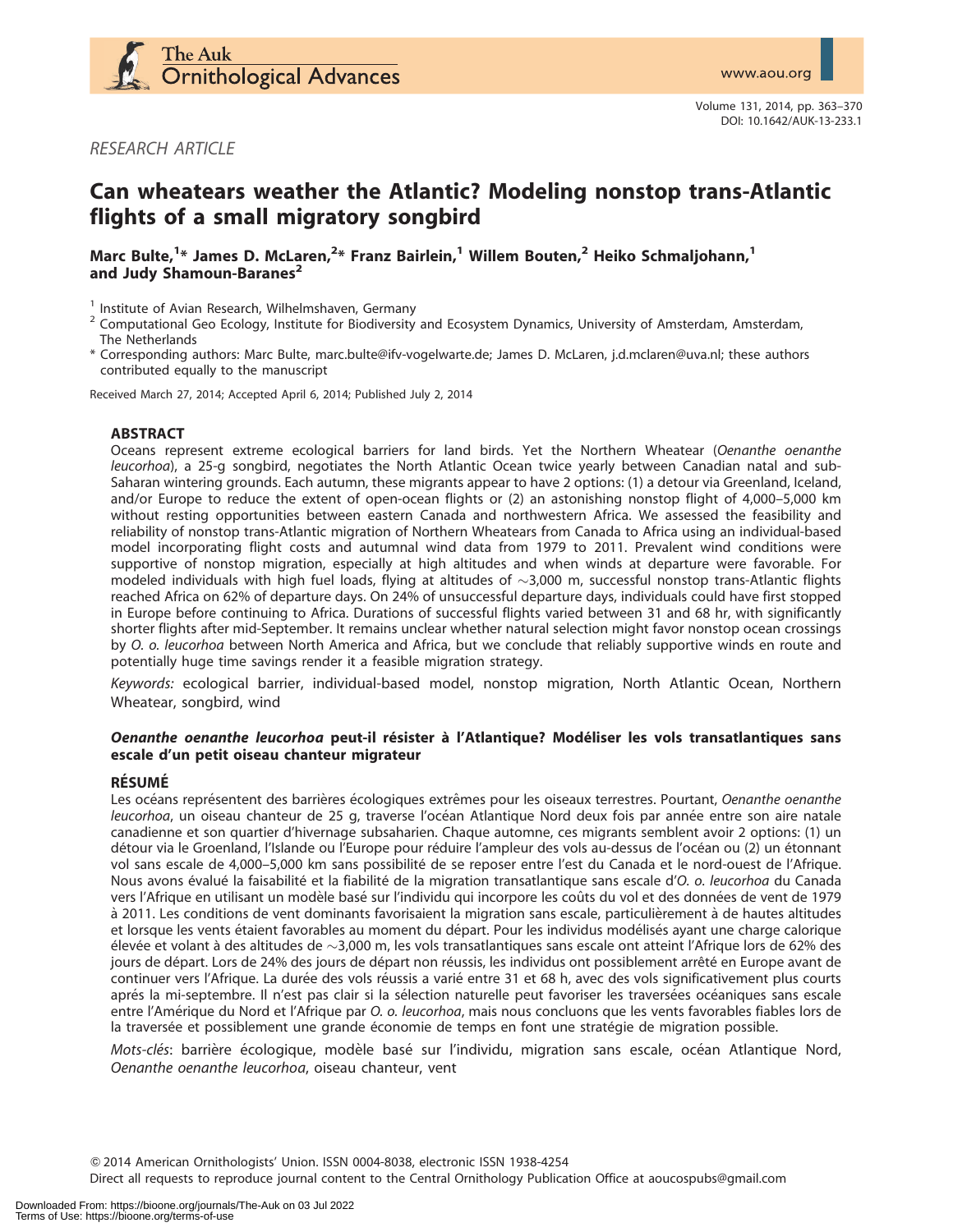# INTRODUCTION

Oceans represent ecological barriers to terrestrial birds because they impede range expansion and/or migratory movements (Alerstam 1990). Nonetheless, migrant land birds may cross such barriers to shorten migration distances or exploit beneficial winds (Alerstam 2001). Only one migrant land bird, the Northern Wheatear (Oenanthe oenanthe leucorhoa; hereafter ''wheatear''), regularly negotiates the Atlantic Ocean to migrate between the New World and Africa (Bairlein et al. 2012). The 4,000–5,000 km barrier between its Nearctic breeding grounds (Godfrey 1986) and sub-Saharan wintering grounds in western Africa has led to many discussions regarding this subspecies' migration routes. Given that wheatears are seen regularly on the west coast of Europe, even east of Britain, in spring and autumn (Dierschke et al. 2011, Corman et al. 2014), a detour via Europe to reduce the sea-barrier distance seems reasonable and was suggested by Williamson (1958) and Alerstam (2001). Supporting evidence is given by one Canadian wheatear recently tracked with a light-level geolocator crossing, most likely southern Greenland and continuing via Europe toward its African wintering area (Bairlein et al. 2012). However, regular observations of wheatears on isolated Atlantic islands off the shore of Africa (e.g., Hooker 1958, Clarke 1999) raise the exciting possibility that wheatears can take advantage of prevailing westerlies to cross the Atlantic Ocean nonstop to northwestern Africa. Indirect evidence of nonstop wheatear flights was found on Selvagem Grande, an island 350 km off the coast of Morocco. Early-fall arrivals of wheatears on the island were negatively correlated with the arrival of several species of trans-Saharan songbird (hereafter ''passerine'') migrants from continental Europe (Thorup et al. 2006). Their asynchrony with Western Palearctic migration, and emaciated condition compared with the normally high fuel loads of migrating continental Northern Wheatears (O. o. oenanthe), suggested a possible nonstop flight across the North Atlantic Ocean (Thorup et al. 2006). Similar circumstantial evidence indicates that some Neotropical migrants, including Blackpoll Warblers (Setophaga striata), fly nonstop along the Western Atlantic Ocean to the Caribbean or South America (Nisbet et al. 1995, Baird 1999). These warblers were thought to be highly dependent on favorable wind conditions and high fuel loads as well (Baird 1999). Such extensive nonstop ocean crossings (of  $\leq$ 11,000 km) by terrestrial birds have otherwise been confirmed only for several wader species (see, e.g., Gill et al. 2009, Minton et al. 2011, Battley et al. 2012, Johnson et al. 2012).

According to flight range estimates based on departure fuel loads (DFLs; i.e. fuel mass in relation to lean body mass), wheatears with DFLs  $>1.3$  could fly nonstop from

Greenland to western Africa (4,200 km) in still air (Delingat et al. 2008). Theoretically, tailwinds of  $\sim$ 5 m  $s^{-1}$  would reduce their DFL required to arrive nonstop down to 1.0. Wheatears are known to accumulate DFLs  $>1.0$  during migration, when they have to cross large bodies of water (Dierschke et al. 2005, Schmaljohann and Naef-Daenzer 2011). Furthermore, they select favorable wind conditions before attempting barrier crossings in spring (Schmaljohann and Naef-Daenzer 2011). However, these studies did not consider crosswinds, varying wind conditions en route, or the effects of fuel loss on airspeed (cf. Pennycuick 2008). Hence, it remains unknown whether the wind systems over the North Atlantic Ocean are favorable and reliable enough to allow for an evolutionarily stable nonstop migration strategy.

We examined the feasibility and reliability of windassisted nonstop ocean crossings of wheatears using a dynamic individual-based model together with spatiotemporal wind data. Specifically, we assessed the effects of flight altitude, departure fuel load, and wind conditions on arrival success and flight duration. This is the first study of simulated migration incorporating inter- and intra-annual variation in wind conditions at multiple altitudes as well as variation in airspeed in relation to fuel load. We chose the Canadian population of wheatears because their hypothesized nonstop flight would be the longest known nonstop migration route among all passerines, and most likely impossible without consistent wind support (Delingat et al. 2008).

#### METHODS

To simulate nonstop migratory ocean crossings of wheatears from Canada to Africa given realistic wind conditions, we used a spatially explicit individual-based model (following McLaren et al. 2012) together with wind data at pressure levels of 925, 850, and 700 mb or approximately 800, 1,500, and 3,000 m above mean sea level, respectively. It seems that most open-ocean bird migration, including that by passerines, takes place between these altitudes (Richardson 1976, Williams and Williams 1990). To establish whether a nonstop crossing directly to Africa was possible, we considered migration based on navigation between the closest possible locations between the Canadian and African ranges, southeast Newfoundland, Canada  $(47°N, 53°W)$ , and southern Morocco  $(28^{\circ}N, 13^{\circ}W)$ , separated by a great-circle distance (i.e. the shortest distance between 2 locations on Earth) of 4,055 km. We note that although the highest concentrations of wheatears breeding in the New World are found in Greenland and Canadian Arctic islands (Godfrey 1986), their range has recently expanded south along the Labrador coast and, occasionally, Newfoundland (Mactavish and Linegar 2002), and there are even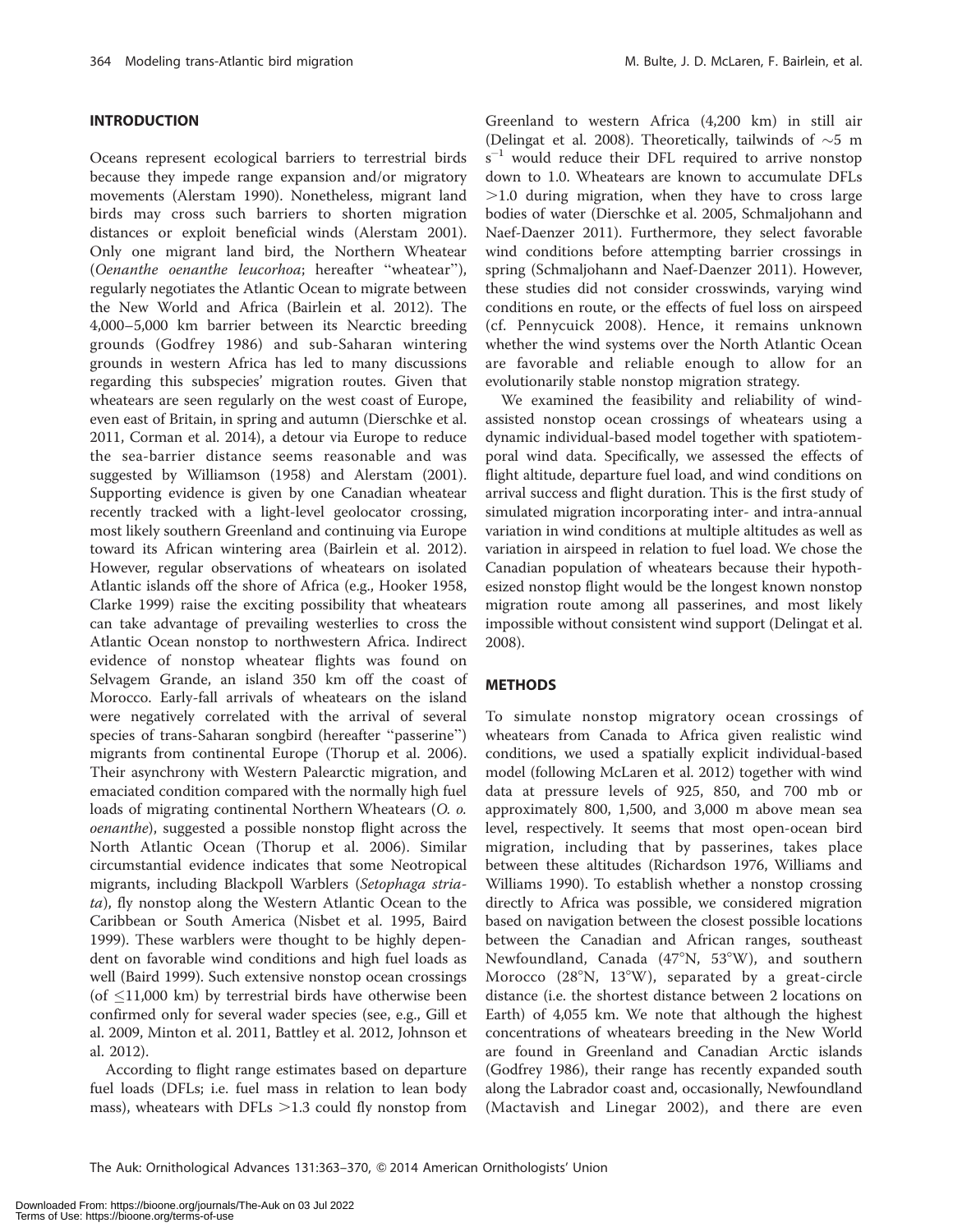

FIGURE 1. (A) Trajectories of successful (yellow: weeks 1–7; blue: weeks 8–13;  $n = 1,887$ ) and unsuccessful (red,  $n = 1,149$ ) modeled Northern Wheatears with a departure fuel load of 1.0 flying at 700 mb, during August–October, 1979–2011. The arrow indicates the initial great-circle heading between the departure point in Newfoundland (47°N, 53°W) and the goal location (X) on the Moroccan coast (28°N, 13°W). (B) Frequency (%) of flight duration (hr), among successful migrants (yellow: weeks 1–7; blue: weeks 8–13). (C) Mean annual arrival success, X (%), with upper and lower quartiles among weeks per year. (D) Mean weekly arrival success, X (%), with upper and lower quartiles among years per week.

suggestions of historical breeding along the Gulf of St. Lawrence (Comeau 1923).

Wind data in a modeled domain of  $60-0^{\circ}$ W and  $10-$ 608N (see Figure 1A) were derived by linear interpolation of global NCEP/NCAR reanalysis data (Kalnay et al. 1996) onto a  $0.5^\circ$  spatial grid with hourly temporal resolution. Simulations were run with daily departures at 1 hr past civil dusk (Schmaljohann and Naef-Daenzer 2011, Schmaljohann et al. 2013), from August 1 to October 28, 1979– 2011 (Koes 1995). For each of these dates, we simulated attempted nonstop migration by modeled wheatears (hereafter ''individuals'') flying at each pressure level and with DFL "steps" of 0.1-1.4 in increments of 0.1. Simulated ocean crossings were considered successful if individuals reached the coast of Africa, and unsuccessful if individuals depleted their fuel loads before reaching Africa or left the modeled domain. Because we were only interested in nonstop flight to Africa, simulated birds did not stop outside of Africa, either on any islands or on the

coast of Europe. We also determined the proportion of departure days on which individuals with DFLs of 1.0 would have been able to make landfall in Europe before continuing migration to Africa.

Simulated trajectories and fuel loads were updated hourly according to behavioral rules and flight mechanics, following McLaren et al. (2012) and Pennycuick (2008). Individuals were assumed to navigate by recalibrating their preferred direction at dawn and dusk (Cochran et al. 2004), to coincide with orthodromes (great-circle routes) between the current and goal locations, as suggested for Arctic passerines (Alerstam et al. 2008). We further assumed flight at fixed pressure levels at maximum-range airspeeds, i.e. speeds that minimize transport costs (total energy loss), including metabolic costs per unit distance, in relation to the moving air; see Pennycuick 2008. Maximum-range airspeed depends on both exogenous factors (e.g., air density) and endogenous factors (notably fuel load and body morphology). We estimated body morphology from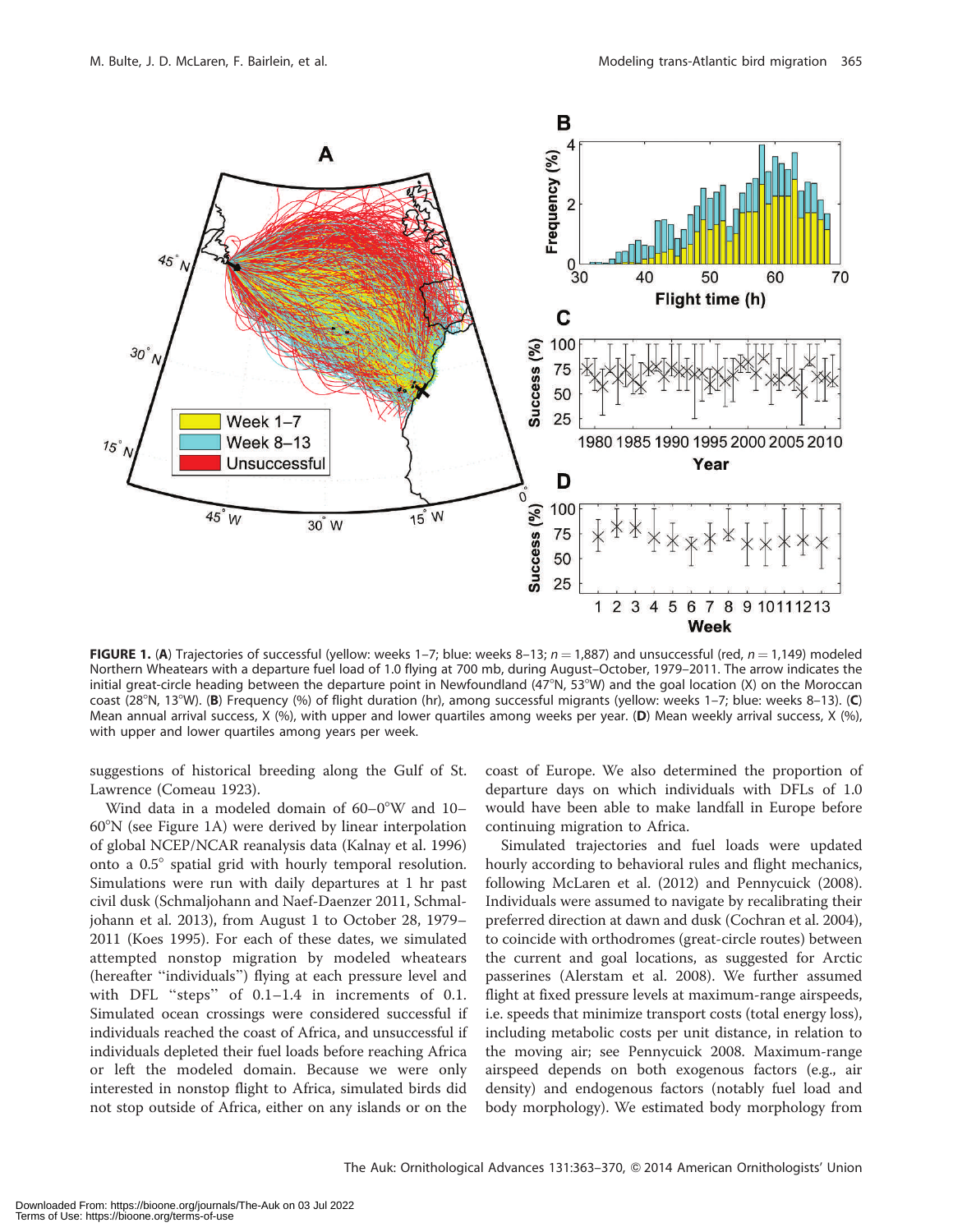

FIGURE 2. (A) Arrival success (%) over all departure dates as a function of departure fuel load (DFL) and (B) maximum-range airspeeds (ms<sup>-1</sup>) and (C) transport cost (J m<sup>-1</sup>) as a function of current fuel load, for flight at 925 mb (solid lines), 850 mb (dot-dashed lines), and 700 mb (dashed lines). The asterisk represents the default case depicted in Figure 1A–1D.

field measurements and allometric equations (wing length was set to 103 mm, resulting in an estimated wing span of 0.302 m and lean body mass of 23.0 g; see Schmaljohann et al. 2012). Birds can adjust their airspeed and/or heading in relation to the moving air to compensate for crosswinds and enhance ground speeds (Liechti 1995, Alerstam 2011, Kemp et al. 2012). However, because winds from opposite sides might be encountered farther on, offsetting the initial drift, it might be energetically favorable to refrain from reacting to wind constantly. Because birds may have difficulty assessing drift at sea (Alerstam and Pettersson 1976) and full drift is proposed to be close to optimal in broad-front migration (Alerstam 2011), locations were updated assuming that individuals fully drifted with the wind (i.e. did not adjust their heading or airspeed to compensate instantaneously for incident winds). Note that by recalibrating their preferred directions at dawn and dusk, individuals effectively compensated for wind drift a posteriori. Fuel loads were also updated at hourly time steps, assuming that protein sources provided 5% of energy used, which meant that protein comprised 27% of fuel loads by weight (Jenni and Jenni-Eiermann 1998).

The proportion of successfully arriving individuals (hereafter ''arrival success'') was calculated from the individual-based model simulations per year, departure week (13 wk, from August 1–October 28), altitude (pressure level) of flight, and each DFL ''step.'' To separate the altitudinal effects of air density and wind on arrival success, we first assessed the effect of pressure level on flight in terms of transport cost and flight range in the absence of wind. Then, for the pressure level resulting in

highest overall arrival success and DFLs of 1.0, we analyzed flight duration and arrival success in relation to wind conditions on departure and en route. We quantified wind conditions as follows: (1) tailwind component and drift angle in relation to the initial preferred direction on departure, and (2) mean tailwind support and crosswind component en route (i.e. the mean wind-speed component parallel and perpendicular to the preferred direction at each time step; see, e.g., Kemp et al. 2012). Finally, we estimated the weekly incidence of favorable winds at departure (i.e. those producing the highest arrival success). For this, we calculated the number of days a migrant would have to wait for a given minimal tailwind support and maximal drift on departure.

To test the robustness of results to orientation strategy, we also determined the success rate of individuals with DFLs of 1.0 orienting along loxodromic as opposed to great-circle headings (see Schmaljohann et al. 2012), based on (1) twice-daily recalibration of preferred direction as above and (2) a fixed endogenous heading between the start and goal locations, 107° clockwise from north (Mouritsen 2003, McLaren et al. 2012).

# RESULTS

With each simulated DFL, arrival success was highest at 700 mb ( $\sim$ 3,000 m above mean sea level), and results are primarily summarized for this pressure level. On 62% of the departure days, individuals with DFLs of 1.0 flying at 700 mb arrived successfully in Africa. This DFL corresponds to a flight range of 3,691 km in the absence of

The Auk: Ornithological Advances 131:363–370, Q 2014 American Ornithologists' Union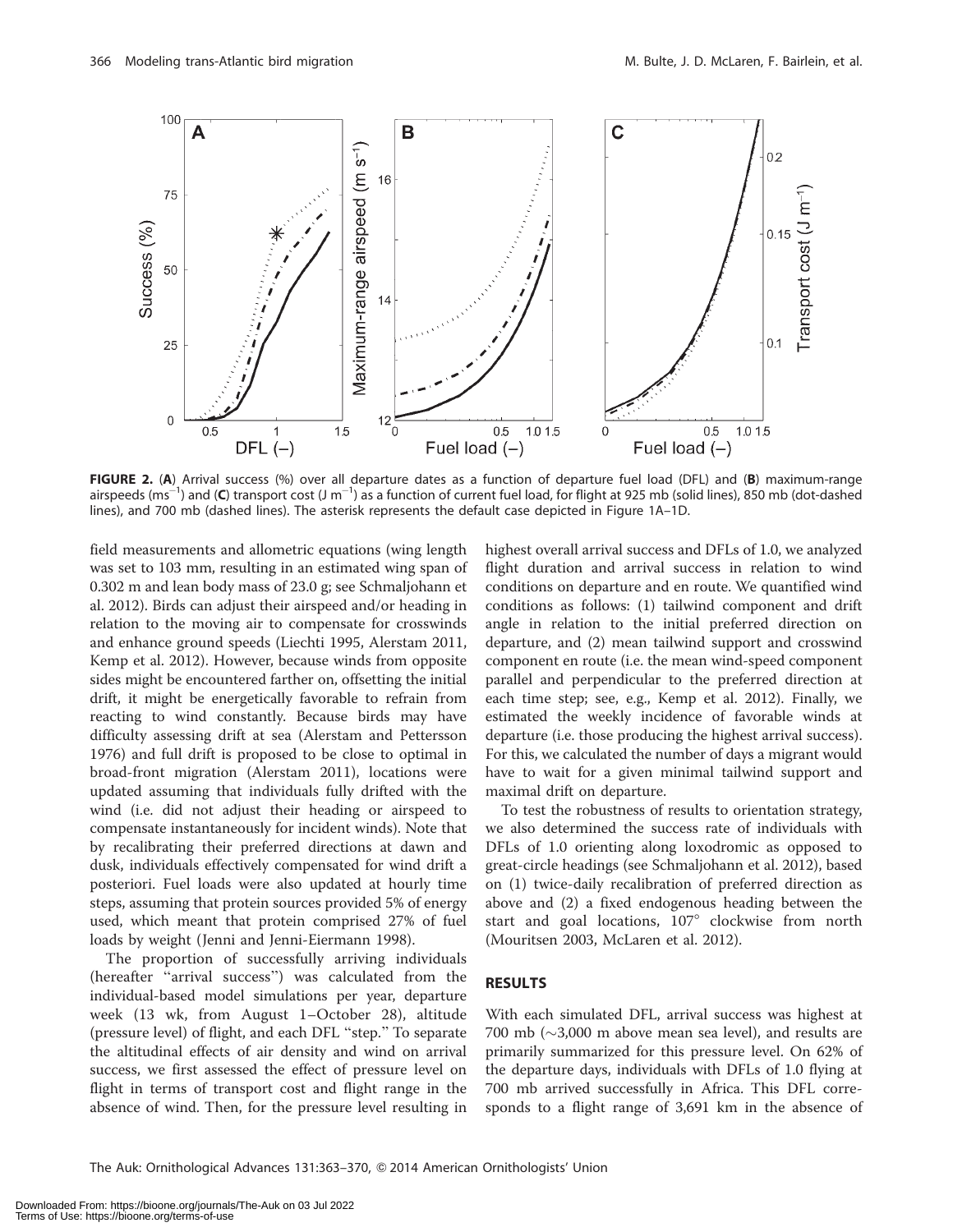

FIGURE 3. Effect of wind on modeled Northern Wheatears with a departure fuel load of 1.0 flying at 700 mb. (A) Frequency (%) of successful (yellow) and unsuccessful (red) migrants as a function of mean tailwind support (see text). (B) Arrival success (%), shown as colors, as a function of tailwind (ms<sup>-1</sup>) and drift angle (°) on departure, with circle size proportional to the frequency of wind conditions on departure, considering all years and departure days. (C) Incidence of ''favorable'' winds (see text), contained within the dashed lines in B, depicting number of days before favorable winds occurred from each week (starting August 1) and year, with black cells (marked by X in the legend) indicating no more favorable winds that season.

wind, indicating the importance of wind assistance in successfully making the 4,055-km trip from Newfoundland to Africa. Trajectories of successful and unsuccessful individuals (Figure 1A) drifted generally northeast and occasionally southeast from the initially east–southeast great-circle heading (107°) by winds encountered en route. Individuals with DFLs of 1.0 flew over Europe (where they did not stop) on 10% of total departure days (1% of the "successful" and 24% of the "unsuccessful" departure days). There was no discernible difference in arrival success between early and late departures (weeks 1–7 vs. weeks 8–13, i.e. before and after September 19). Flight durations among successful individuals (Figure 1B) ranged from 31 to 68 hr (lower, median, and upper quartiles were 50, 58, and 63 hr, respectively); thus, migrants could reach Africa in  $<$ 3 days of nonstop flight. After 68 hr, fuel loads were depleted and simulations stopped. Flight durations after week 7 (mean  $\pm$  SD, 53  $\pm$  9 hr,  $n = 863$ ) were significantly shorter ( $t=13.3$ ,  $P < 0.0001$ ) than beforehand (mean  $\pm$  SD, 58  $\pm$  7 hr,  $n = 1,174$ ), with 77% of the flights lasting  $\leq$  48 hr occurring in weeks 8–13. Figure 1C, 1D depicts mean arrival success among years (range: 57–82%) and among weeks (range: 71–86%). Therefore, mean weekly and yearly success always exceeded 50%, with marginally more variation among years (SD 10%) than among weeks (SD 6%;  $F = 0.4$ , df = 12 and 32,  $P = 0.07$ ).

Arrival success increased with decreasing pressure level (i.e. increased with altitude), and increased strongly with DFL, especially between 0.5 and 1.0 (Figure 2A). Although maximum-range airspeed increased with altitude and fuel

load (Figure 2B), transport cost  $(\mathrm{Jm}^{-1})$  was only marginally lower at the higher altitudes (Figure 2C). This resulted in little difference in flight ranges between pressure levels (e.g., for DFL = 1.0, 3,458 km, 3,575 km, and 3,691 km at 925 mb, 850 mb, and 700 mb, respectively). Tailwind support varied more strongly with pressure level than did mean crosswind. For DFLs of 1.0, mean tailwind support (including unsuccessful individuals) at 925, 850, and 700 mb was 1.6, 3.1, and 4.9  $ms^{-1}$ , respectively, whereas mean crosswinds were  $-2.4$ ,  $-2.4$ , and  $-3.9 \text{ ms}^{-1}$ , respectively (negative values indicating counterclockwise drift).

Arrival success was also strongly related to wind conditions at departure and to mean tailwind support. Among individuals with DFL of 1.0 flying at 700 mb (Figure 3A, 3B), no individuals arrived successfully when mean tailwind support was negative (which occurred on 11% of departure days in the modeled period), whereas 85% arrived successfully when mean tailwind support exceeded  $3 \text{ ms}^{-1}$ . In Figure 3B, we illustrate the relationship between wind on departure and arrival success. Tailwinds on departure at 700 mb were very common (on 93% of days, ranging 81–98% over years), typically strong (median 9.9  $\text{ms}^{-1}$ , ranging 6.3–12.7  $\text{ms}^{-1}$ over years), and usually resulted in counterclockwise drift (negative values in Figure 3B). Mean crosswind was virtually identical among successfully arriving and unsuccessful individuals (both  $-3.9 \text{ ms}^{-1}$ ). With counterclockwise drift of  $\leq$ 20° and tailwinds  $>$ 10 ms<sup>-1</sup> on departure (i.e. ''favorable'' winds; area defined by the dashed line in Figure 3B), arrival success was enhanced from 62% to 75%.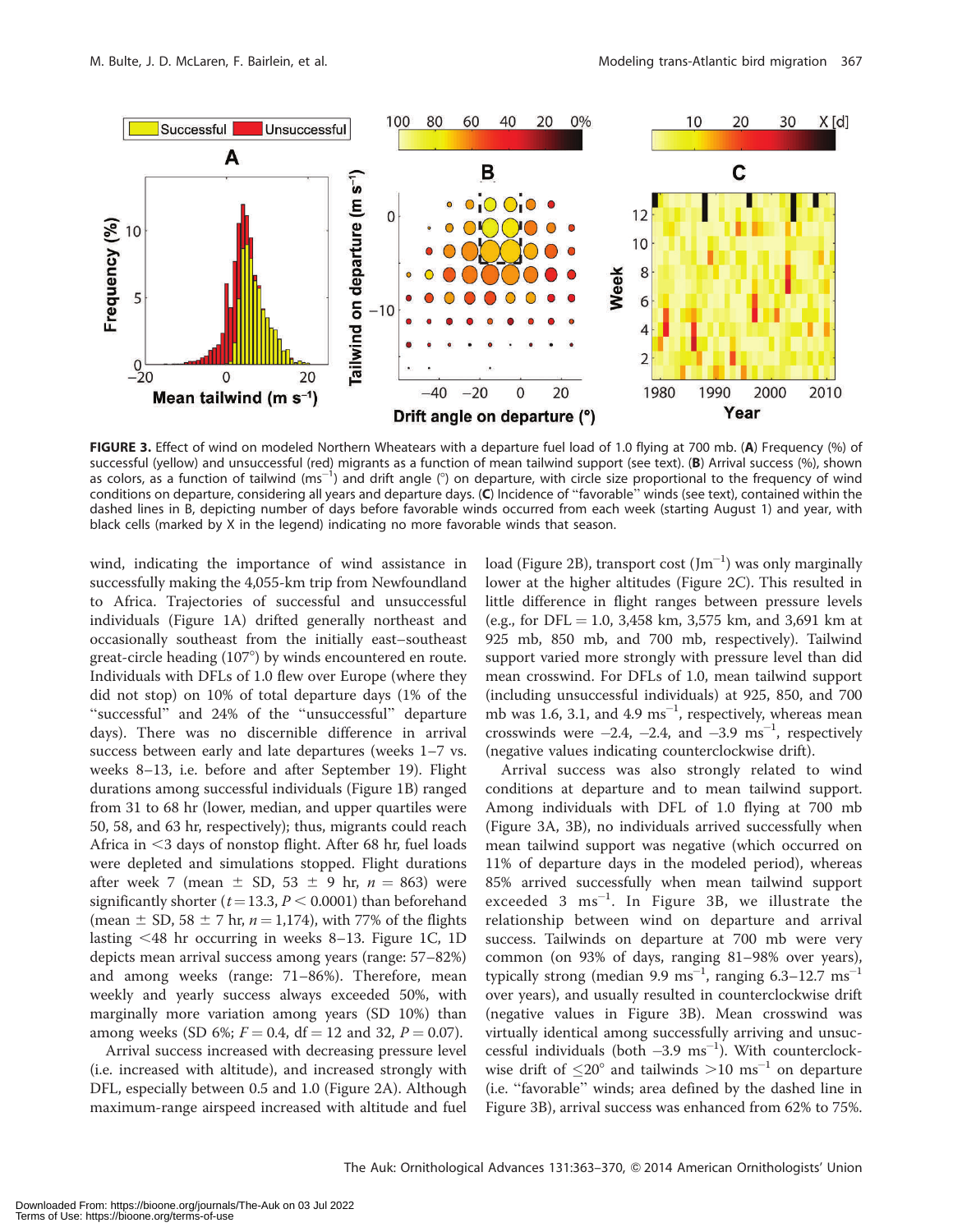Figure 3C depicts the number of days a migrant would have to wait before these favorable wind conditions occurred from the beginning of each week, with median and mean durations of 3 and 4.5 days, respectively (range: 1–28 days).

The great-circle and loxodromic distances differed by merely 32 km along this route. Arrival success with either orientation based on loxodromic navigation (mean over departure days  $= 68\%$  and with endogenous headings rather than navigation (mean  $= 63%$ ) was rather similar to the default case (mean  $= 62\%$ ).

### **DISCUSSION**

The majority of modeled wheatears reached northwestern Africa in  $\leq$ 3 days of nonstop flight across the North Atlantic Ocean. Interannual stability of arrival success (Figure 1D) indicated that this 4,000-km nonstop ocean crossing might be an annually feasible migration option for wheatears of Canadian origin. One wheatear with a geolocator departed from Iqaluit, Canada, and flew for 2.5–3 days nonstop (Bairlein et al. 2012) across the North Atlantic to Europe, which strengthens the evidence for the feasibility of nonstop migration to Africa.

For a given DFL, arrival success of the modeled wheatears depended strongly on flight altitude. Given the similarity in both transport cost (Figure 2C) and mean crosswind between pressure levels, the fact that arrival success was highest with flight at 700 mb (Figure 2A) was therefore chiefly attributable to mean tailwind support (Figure 3A, 3B). Our results therefore reinforce conclusions from earlier studies that wind support is crucial to migration along over-ocean routes (cf. Felicísimo et al. 2008, Shamoun-Baranes and van Gasteren 2011, Yamaguchi et al. 2012).

More generally, although our assumption of maximumrange airspeed(s) enhanced flight ranges, our model is, otherwise, conservative in assessing the feasibility of nonstop crossings. In particular, we did not allow modeled individuals to select appropriate wind conditions on departure (Figure 3B; Schmaljohann and Naef-Daenzer 2011), adjust their general phenology in relation to seasonal wind conditions (Figure 3C), select optimal flight altitudes (Figure 2A; Schmaljohann et al. 2009), or adjust airspeed to tailwind or crosswind components (Liechti 1995). Furthermore, the drag and induced-power components we used (following Pennycuick 2008) have recently been assessed as overconservative for small avian migrants (Pennycuick et al. 2013). This implies that similar or even longer nonstop migration by landbird migrants may be feasible, including nonstop flights of 3,250–4,000 km by Blackpoll Warblers to South America from eastern North America (Nisbet et al. 1995, Alerstam 2001) or by wheatears reaching Africa directly from Greenland (Thorup et al. 2006, Delingat et al. 2008). Nonstop flights from Greenland and Arctic Canada will presumably be more challenging than Newfoundland departures, given that prevailing southwesterly winds will have lower tailwind and higher crosswind components in relation to the goal direction.

Given the arrival success in the present study, we conclude that migrating 4,000 km nonstop across the North Atlantic Ocean in autumn may be a feasible migration strategy for wheatears of Canadian origin. The migration phenology of O. o. leucorhoa in general remains unclear, for example why the birds observed on Selvagem Grande arrived earlier in the season than most fall recoveries in Europe (Thorup et al. 2006). In the model, survival of migration depended strongly on the initial fuel load and wind conditions en route. Because passerines preparing to embark on barrier crossings have the general ability to select for high fuel loads at departure (e.g., Schaub et al. 2008), as well as for favorable departure days (Schmaljohann and Naef-Daenzer 2011) and flight altitudes (Schmaljohann et al. 2009), the nonstop Atlantic crossing may be a faster and less energy-consuming migration alternative than the detour via Greenland and Europe. This is mainly due to the fact that the overall time and energy cost of stopovers exceeds that of flight. For example, using geolocator data of Alaskan Northern Wheatears (O. o. oenanthe) along entire migration routes (15,000 km), the estimated ratio of overall stopover to flight time expenditure was between 3:1 and 6:1, and the estimated ratio of overall stopover to flight energy expenditure was between 2:1 and 3:1 (Schmaljohann et al. 2012; also see Hedenström and Alerstam 1997, Wikelski et al. 2003).

If a simple strategy based on wind support and navigation (or endogenous headings) can make nonstop trans-Atlantic crossings possible, the ocean may function more as a migratory corridor (i.e. chosen route) rather than a barrier for these birds, as long as wind conditions are supportive. However, determining whether selection should indeed favor the nonstop migration strategy would require a detailed comparison of both migration strategies regarding survival rate and reproduction success (Maynard Smith 1982), which was not in the scope of the present study.

Nevertheless, our results show, for the first time, that supportive wind systems can be sufficiently reliable to allow for successful barrier crossings over several decades. An alternative strategy to nonstop migration or migration with an obligatory stopover might be a bet-hedging strategy (e.g., whereby wheatears fly toward Africa but, if needed, make a stopover en route depending on wind conditions and on fuel load; see, e.g., Shamoun-Baranes et al. 2010). The efficacy of this possibility is supported by the fact that 24% of the unsuccessful individuals with DFLs of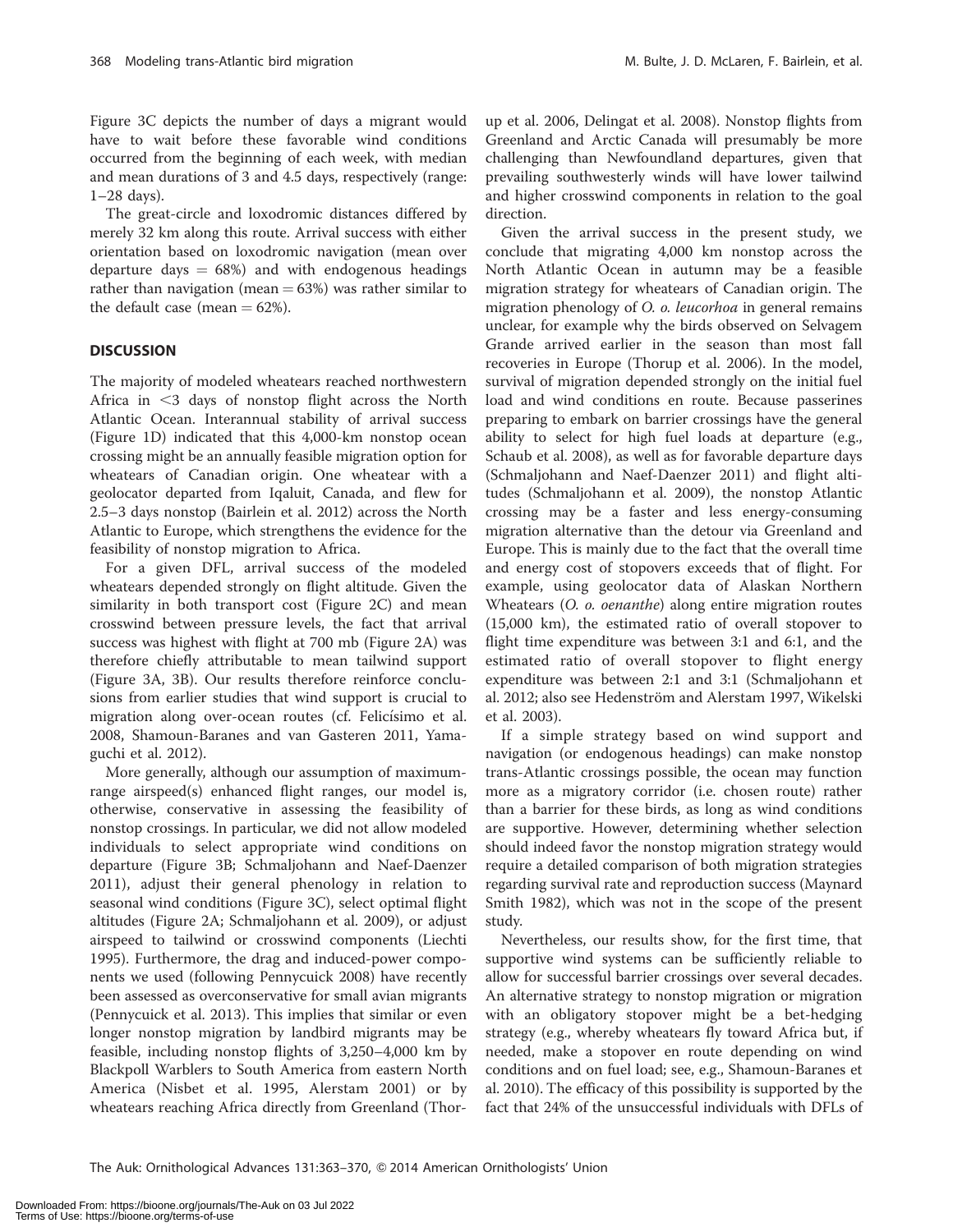1.0 could have stopped over in Europe en route. Fall ring recoveries of O. o. leucorhoa from Europe are consistent with both the bet-hedging and the obligatory stopover strategy. With a bet-hedging strategy, atmospheric conditions will determine, to a large extent, whether individual birds make a direct crossing to Africa or a detour via Europe.

# ACKNOWLEDGMENTS

NCEP reanalysis data were provided by the NOAA/OAR/ ESRL PSD, Boulder, Colorado, USA, from http://www.esrl. noaa.gov/psd/. This work was supported by the Deutsche Forschungsgemeinschaft (BA 816/15-4) and facilited by infrastructures for e-science, developed with the support of the NLeSC (http://www.esciencecenter.com) and LifeWatch, carried out on the Dutch national e-infrastructure with support of SURF Foundation. H.S. was financed by the German Research Foundation (SCHM 2647/1-1). We thank M. T. Murphy, K. Thorup, A. Tsvey, and two anonymous reviewers for their helpful comments and suggestions.

# LITERATURE CITED

- Alerstam, T. (1990). Bird Migration. Cambridge University Press, Cambridge, UK.
- Alerstam, T. (2001). Detours in bird migration. Journal of Theoretical Biology 209:319–331.
- Alerstam, T. (2011). Optimal bird migration revisited. Journal of Ornithology 152 (Supplement 1):5–23.
- Alerstam, T., J. Bäckman, R. Strandberg, G. A. Gudmundsson, A. Hedenström, S. A. Henningsson, H. Karlsson, and M. Rosén (2008). Great-circle migration of Arctic passerines. The Auk 125:831–838.
- Alerstam, T., and S.-G. Pettersson (1976). Do birds use waves for orientation when migrating across the sea? Nature 259:205– 207.
- Baird, J. (1999). Returning to the tropics: The epic autumn flight of the Blackpoll Warbler. In Gatherings of Angels: Migrating Birds and Their Ecology (K. P. Able, Editor). Cornell University Press, Ithaca, NY, USA.
- Bairlein, F., D. R. Norris, R. Nagel, M. Bulte, C. C. Voigt, J. W. Fox, D. J. T. Hussell, and H. Schmaljohann (2012). Cross-hemisphere migration of a 25 g songbird. Biology Letters 8:505–507.
- Battley, P. F., N. Warnock, T. L. Tibbitts, R. E. Gill, Jr., T. Piersma, C. J. Hassell, D. C. Douglas, D. M. Mulcahy, B. D. Gartrell, R. Schuckard, D. S. Melville, and A. C. Riegen (2012). Contrasting extreme long-distance migration patterns in Bar-tailed Godwits Limosa lapponica. Journal of Avian Biology 43:21–32.
- Clarke, T. (1999). Autumn 1998 on the Azores. Birding World 12: 205–212.
- Cochran, W. W., H. Mouritsen, and M. Wikelski (2004). Migrating songbirds recalibrate their magnetic compass daily from twilight cues. Science 304:405–408.
- Comeau, N. A. (1923). Wheatear at Godbout, Quebec. The Auk 40:544–545.
- Corman, A.-M., F. Bairlein, and H. Schmaljohann (2014).The nature of the migration route shapes physiological traits and

aerodynamic properties in a migratory songbird. Behavioral Ecology and Sociobiology 68:391–402.

- Delingat, J., F. Bairlein, and A. Hedenström (2008). Obligatory barrier crossing and adaptive fuel management in migratory birds: The case of the Atlantic crossing in Northern Wheatears (Oenanthe oenanthe). Behavioral Ecology and Sociobiology 62:1069–1078.
- Dierschke, J., V. Dierschke, K. Hüppop, O. Hüppop, and K. F. Jachmann (2011). Die Vogelwelt der Insel Helgoland. OAG Helgoland, Helgoland, Germany.
- Dierschke, V., B. Mendel, and H. Schmaljohann (2005). Differential timing of spring migration in Northern Wheatears Oenanthe oenanthe: Hurried males or weak females? Behavioral Ecology and Sociobiology 57:470–480.
- Felicísimo, Á. M., J. Muñoz, and J. González-Solis (2008). Ocean surface winds drive dynamics of transoceanic aerial movements. PLoS ONE 3:2928.
- Gill, R. E., Jr., T. L. Tibbitts, D. C. Douglas, C. M. Handel, D. M. Mulcahy, J. C. Gottschalck, N. Warnock, B. J. McCaffery, P. F. Battley, and T. Piersma (2009). Extreme endurance flights by landbirds crossing the Pacific Ocean: Ecological corridor rather than barrier? Proceedings of the Royal Society of London, Series B 276:447–457.
- Godfrey, W. E. (1986). The Birds of Canada, revised ed. National Museum of Natural Sciences, Ottawa, Ontario, Canada.
- Hedenström, A., and T. Alerstam (1997). Optimum fuel loads in migratory birds: Distinguishing between time and energy minimization. Journal of Theoretical Biology 189:227–234.
- Hooker, T. (1958). Birds seen on the eastern Canary island of Fuerteventura. Ibis 100:446–449.
- Jenni, L., and S. Jenni-Eiermann (1998). Fuel supply and metabolic constraints in migrating birds. Journal of Avian Biology 29:521–528.
- Johnson, O. W., L. Fielding, J. P. Fisher, R. S. Gold, R. H. Goodwill, A. E. Bruner, J. F. Furey, P. A. Brusseau, N. H. Brusseau, P. M. Johnson, J. Jukema, L. L. Prince, et al. (2012). New insight concerning transoceanic migratory pathways of Pacific Golden-Plovers Pluvialis fulva: The Japan stopover and other linkages as revealed by geolocators. Wader Study Group Bulletin 119:1–8.
- Kalnay, E., M. Kanamitsu, R. Kistler, W. Collins, D. Deaven, L. Gandin, M. Iredell, S. Saha, G. White, J. Woollen, Y. Zhu, A. Leetmaa, and R. Reynolds (1996). The NCEP/NCAR 40-year reanalysis project. Bulletin of the American Meteorological Society 77:437–471.
- Kemp, M. U., J. Shamoun-Baranes, E. E. van Loon, J. D. McLaren, A. M. Dokter, and W. Bouten (2012). Quantifying flowassistance and implications for movement research. Journal of Theoretical Biology 308:56–67.
- Koes, R. F. (1995). The Northern Wheatear in Canada. Birders Journal 4:21–28.
- Liechti, F. (1995). Modelling optimal heading and airspeed of migrating birds in relation to energy expenditure and wind influence. Journal of Avian Biology 26:330–336.
- Mactavish, B., and P. Linegar (2002). Northern Wheatear: Breeding range extension in Newfoundland. Birders Journal 10:299–301.
- Maynard Smith, J. (1982). Evolution and the Theory of Games. Cambridge University Press, Cambridge, UK.